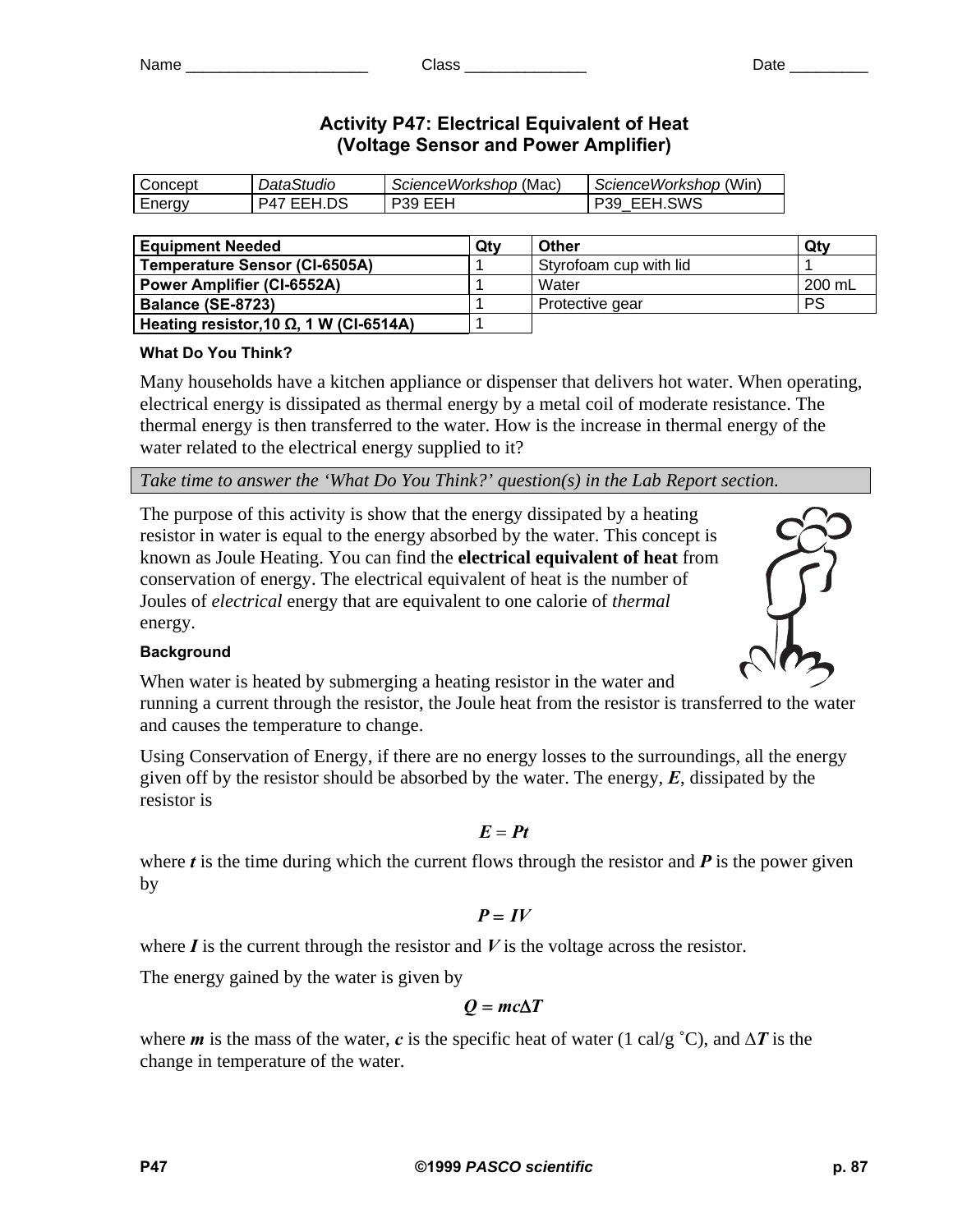## **SAFETY REMINDERS**

- Wear protective gear.
- Follow directions for using the equipment.
- Be sure that the heating resistor is in the water before you turn on the power supply.

#### **For You To Do**

Use the Power Amplifier to supply electrical energy to a heating resistor at a set voltage. (The energy dissipated by the resistor warms a measured quantity of water.) Use the Temperature Sensor to measure the change in temperature of the water.

Use *DataStudio* or *ScienceWorkshop* to record the voltage and current output by the Power Amplifier and the change in temperature of the water. Use the program to calculate the electrical energy by integrating the electrical power (voltage multiplied by current) over time. Calculate the thermal energy gained by the water based on the known mass of water and its measured temperature change. Use the electrical energy (in joules) and the energy gained by the water (in calories) to determine the electrical equivalent of heat.

**PART I: Computer Setup** 

1. Connect the *ScienceWorkshop* interface to the computer, turn on the interface, and turn on the computer.



- 2. Connect the Temperature Sensor DIN plug to Analog Channel A on the interface, and the Power Amplifier DIN plug to Analog Channel B.
- 3. Open the document titled as shown:

| DataStudio   | ScienceWorkshop (Mac) | ScienceWorkshop (Win) |
|--------------|-----------------------|-----------------------|
| I P47 FFH DS | P <sub>39</sub> EEH   | P39 EEH.SWS           |

- The *DataStudio* document has a Graph display, a Digits display, and a Workbook display. Read the instructions in the Workbook.
- The *ScienceWorkshop* document has a Digits display of Temperature and a Graph display.
- 'Power Output' is a calculation based on the voltage across the resistor and the current through the resistor, which are assumed to be the same as the 'Output Voltage' and 'Curi



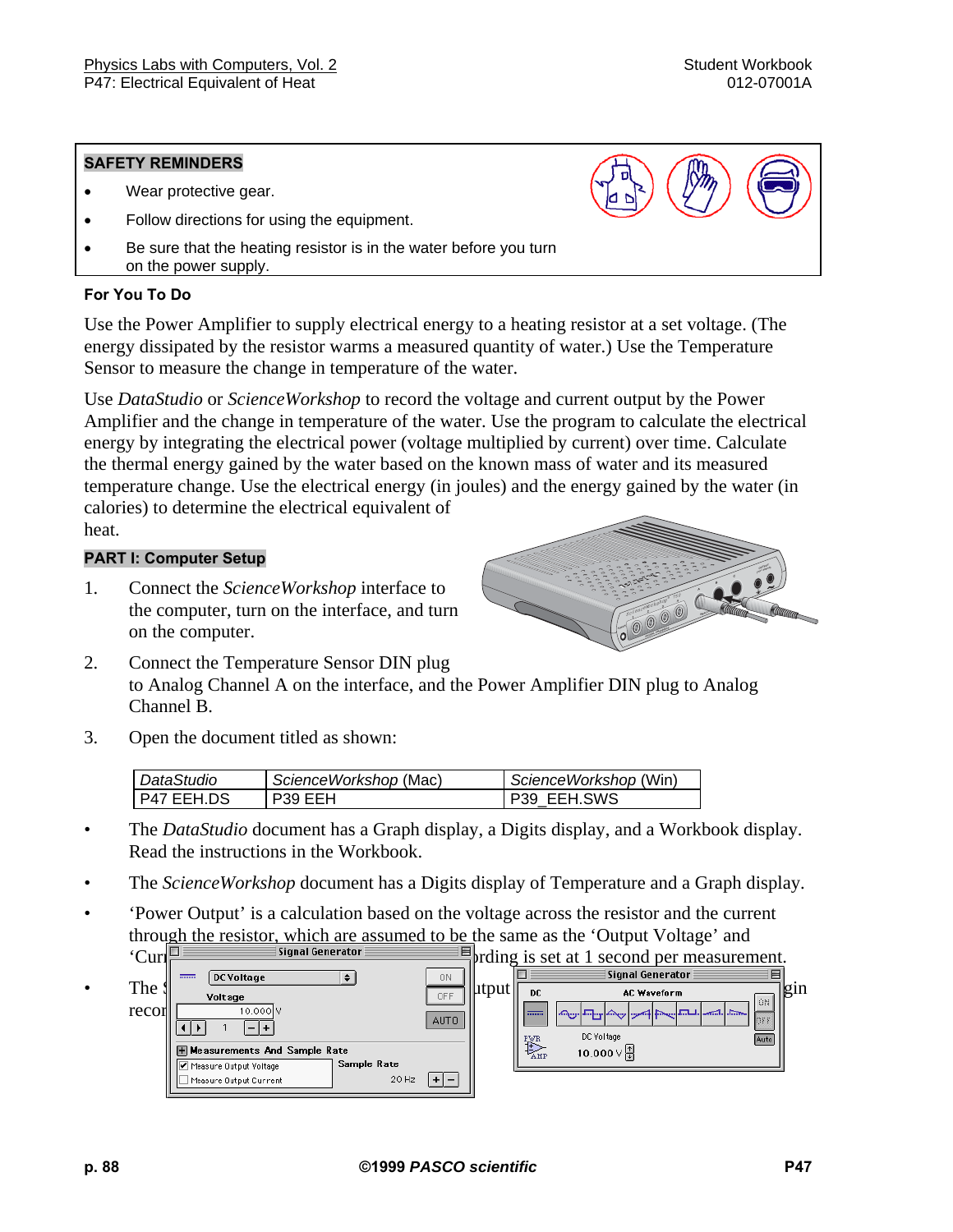| Name |  |  |
|------|--|--|
|      |  |  |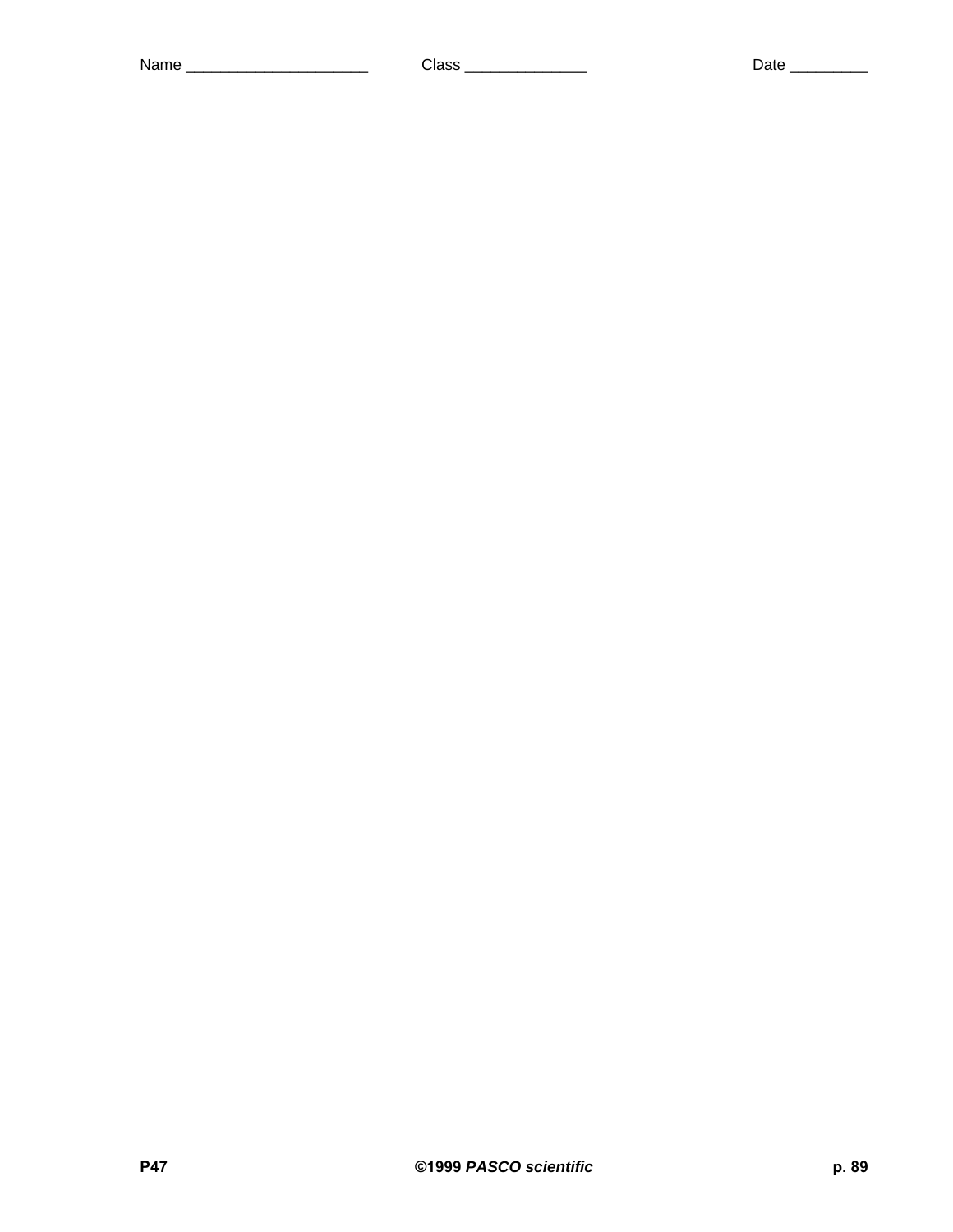#### **PART II: Sensor Calibration and Equipment Setup**

- You do not need to calibrate the Temperature Sensor.
- 1. If you have a lid that will fit over the top of the cup, make one hole in the lid for the Temperature Sensor, and a second hole in the lid for the heating resistor. Measure the mass of the Styrofoam cup and lid. Record the mass in the Data Table.
- NOTE: Use water that is about three degrees Celsius below room temperature when data collection begins. Take data until the temperature of the water is about three degrees above room temperature. This minimizes the effect of the surroundings because the water gains energy from its surroundings for half the activity and loses energy to its surroundings for the other half of the activity.
- 2. Put about 200 mL of water in the cup and weigh the cup, lid and water. Measure and record the total mass. Subtract the mass of the cup and lid from the total mass of the cup with water to find the mass of the water. Record the water's mass in the Data Table.
- 3. Connect the banana plugs of the heating resistor into the output jacks of the Power Supply.
- 4. Put the heating resistor through its hole in the lid. Submerge the resistor in the water.
- 5. Put the Temperature Sensor through its hole in the lid of the cup.

**CAUTION: Be sure the resistor is submerged in water when the current is flowing through it.** 



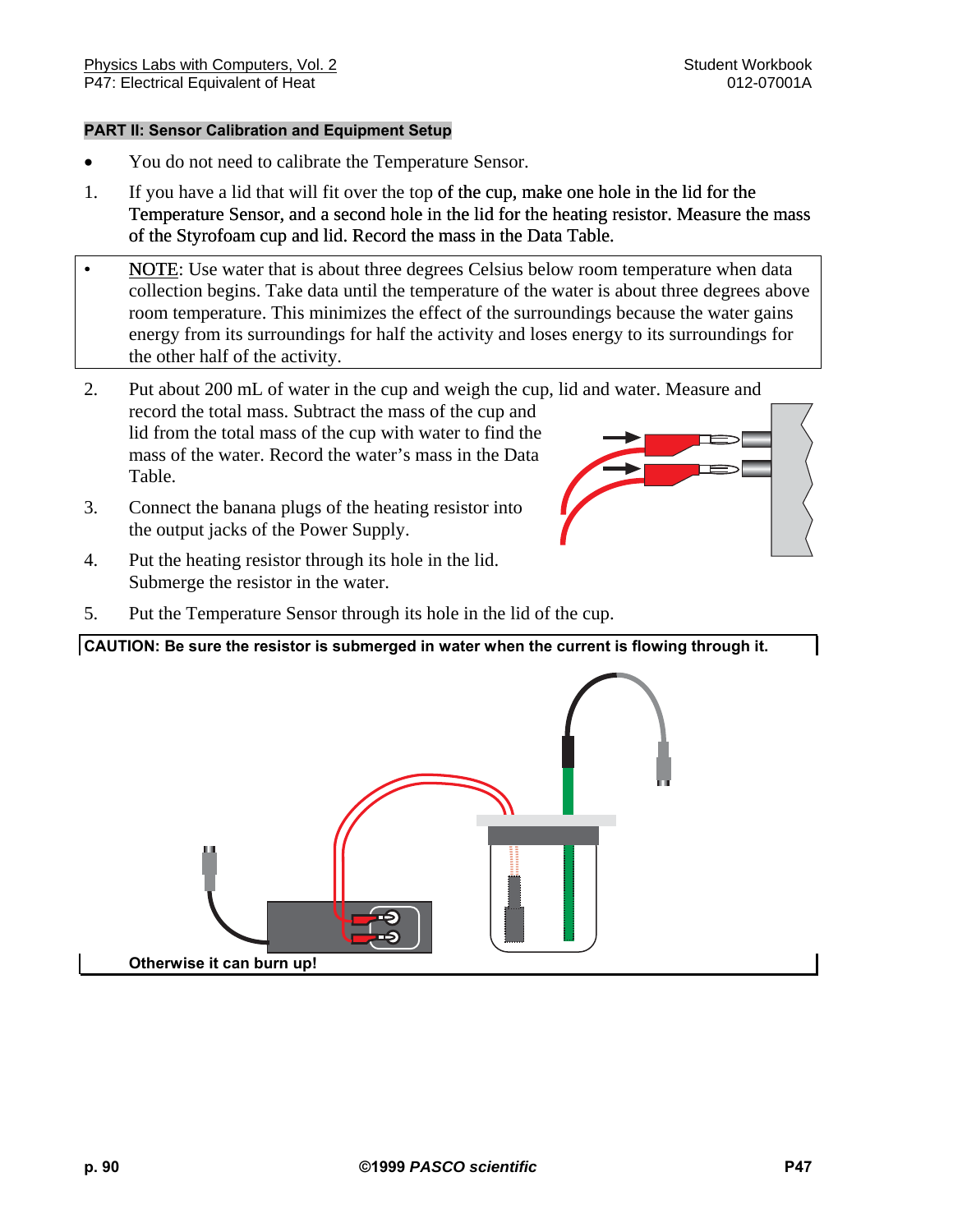## **PART III: Data Recording**

- 1. Turn on the Power Amplifier (the power switch is on the back panel).
- 2. Start recording data. (The Signal Generator turns on automatically when you start recording.) Note the beginning temperature.
- IMPORTANT: While the data is being taken, gently swirl the water in the cup so the water will be heated evenly. Watch the Digits display to keep track of the temperature.
- 3. When the temperature reaches three degrees above room temperature, turn off the Power Amplifier, but continue to swirl the water and collect data.
- The temperature will continue to rise as the last bit of thermal energy from the resistor is slowly given off.



4. When the water temperature stops rising and levels off, stop recording data.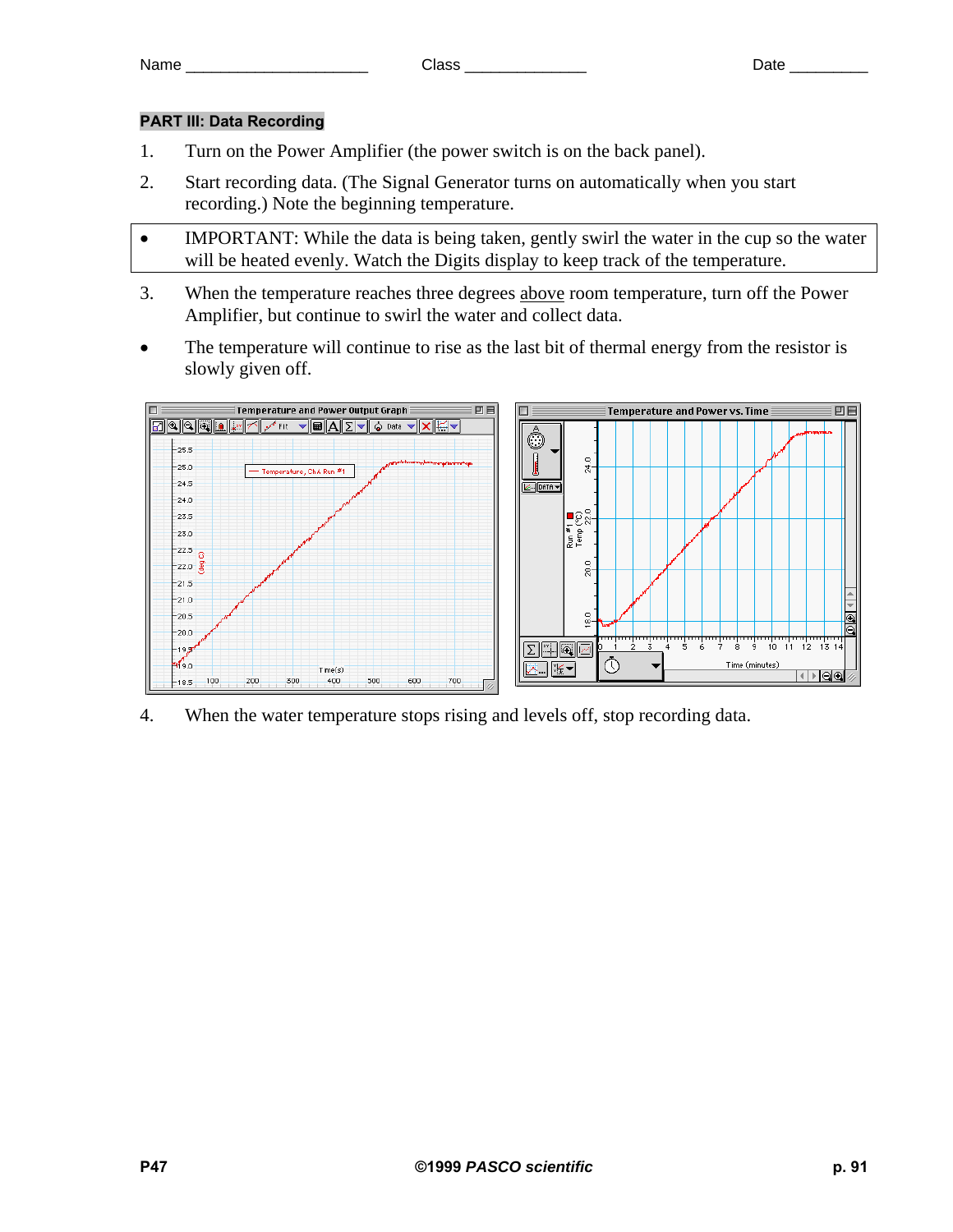#### **Analyzing the Data**

- 1. Set up your Graph display so it shows statistics.
- In *DataStudio*, click the plot of Temperature to make it active. Click the 'Statistics' menu button ( $\boxed{\sum |\bullet|}$ ) in the Graph toolbar. **Result**: The Graph legend shows 'Min' and 'Max'.
- In *ScienceWorkshop*, click the 'Statistics' button  $\left(\sum_{n=1}^{\infty}\right)$  to open the Statistics area on the right side of the graph. Click the 'Autoscale' button to rescale the graph to fit the data. Click the 'Statistics Menu' button ( $\Sigma$ , in the Statistics area for the plot of Temperature vs. Time. Select 'Minimum' and 'Maximum' from the Statistics menu. **Result**: The Statistics area shows the minimum and maximum values of x and y.
- 2. Record the minimum and maximum temperatures (values of y). Calculate and record the change in temperature of the water.
- 3. Set up your Graph display to show the area under the curve of Power Output vs. Time.
- In *DataStudio*, click plot of Power Output to make it active. Click the Statistics button in the Graph toolbar and select 'Area'.
- In *ScienceWorkshop*, click the 'Statistics Menu' button in the Statistics area for the plot of Power Output*.* Select 'Integration' from the Statistics menu.



- 4. Record the 'Area' value as the electrical energy ('watt \* s' or joules) used by the heating resistor.
- Hint: In *DataStudio*, the 'Area' value is in the Graph legend.
- 5. Calculate (in calories) the thermal energy (*Q*) absorbed by the water using  $Q = mc\Delta T$ , where *m* is the mass of the water, *c* is the specific heat of water (1cal/g<sup>o</sup>C), and  $\Delta T$  is the change in temperature of the water. Record this value in the Data Table.
- By the Law of Conservation of Energy, the electrical energy used by the resistor should equal the thermal energy gained by the water, neglecting losses to the surroundings.

Solve for the number of joules per calorie:

$$
E.E.H. \ \left(\frac{J}{cal}\right) = \frac{Electrical Energy}{Thermal Energy}
$$

Area . Power No Data 0.000 watts

Calculate the percent difference between this experimental

value and the accepted value (4.184 J/cal). Record the percent difference in the Data Table that follows.

# **Record your results in the Lab Report section.**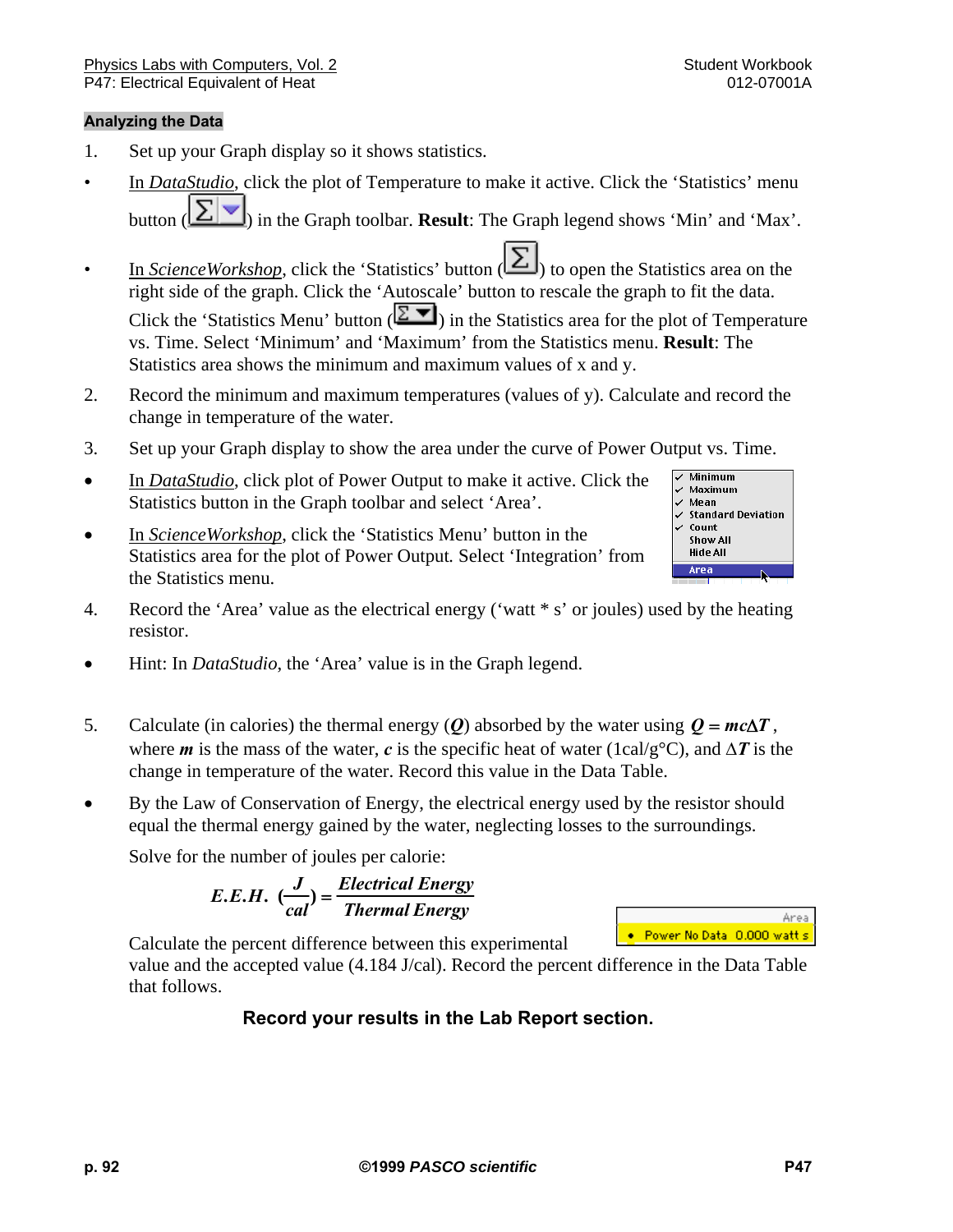| Name |  |  |
|------|--|--|
|      |  |  |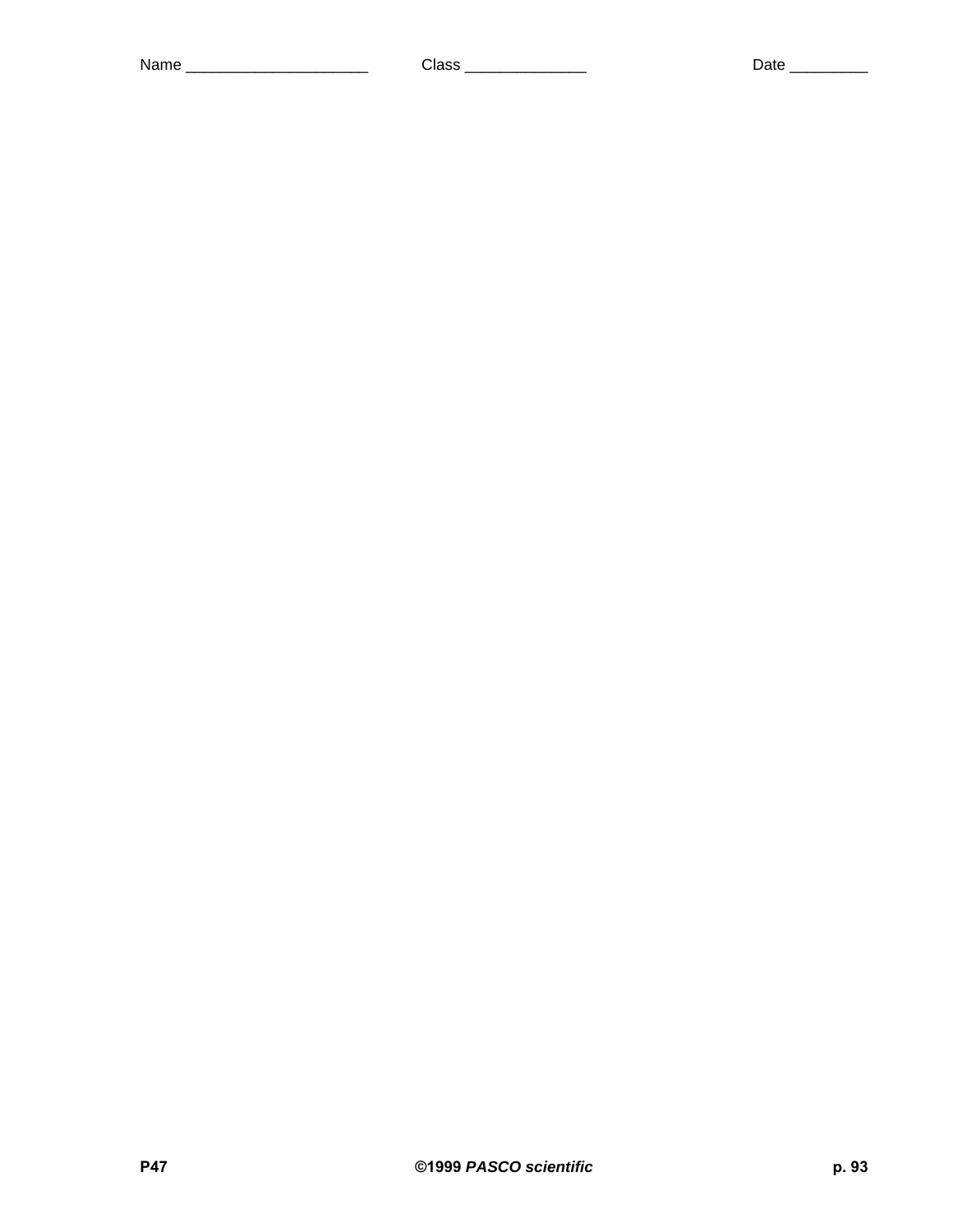# **Lab Report - Activity P47: Electrical Equivalent of Heat**

### **What Do You Think?**

Many households have a kitchen appliance or dispenser that delivers hot water. When operating, electrical energy is dissipated as thermal energy by a metal coil of moderate resistance. The thermal energy is then transferred to the water. How is the increase in thermal energy of the water related to the electrical energy supplied to it?

#### **Data Table**

|  | <b>Item</b><br><b>Mass of Foam Cup</b><br><b>Mass of Foam Cup with Water</b><br><b>Mass of Water</b> |                                      | <b>Amount</b>     | <b>Item</b><br>Temperature (max) |               | <b>Amount</b> |
|--|------------------------------------------------------------------------------------------------------|--------------------------------------|-------------------|----------------------------------|---------------|---------------|
|  |                                                                                                      |                                      |                   |                                  |               |               |
|  |                                                                                                      |                                      | Temperature (min) |                                  |               |               |
|  |                                                                                                      |                                      |                   | Change in Temp. (AT)             |               |               |
|  | <b>Item</b>                                                                                          |                                      |                   |                                  | <b>Amount</b> |               |
|  | Electrical Energy, $E = Pt$                                                                          |                                      |                   |                                  |               |               |
|  | Thermal Energy, $\Delta Q = mc\Delta T$                                                              |                                      |                   |                                  |               |               |
|  |                                                                                                      | <b>Electrical Equivalent of Heat</b> |                   |                                  |               |               |
|  | <b>Accepted Value</b>                                                                                | $= 4.184$ J/cal                      |                   |                                  |               |               |
|  | <b>Percent difference</b>                                                                            | %<br>$=$                             |                   |                                  |               |               |

#### **Questions**

- 1. Was the thermal energy gained by the water greater, the same as, or less than the electrical energy dissipated by the resistor?
- 2. The heating resistor is rated at 10 ohms and 1 watt. By how much was its power rating exceeded during this activity? Why didn't the resistor burn up?
- 3. What are some factors that could account for the percent difference between the experimental and accepted values for the electrical equivalent of heat?